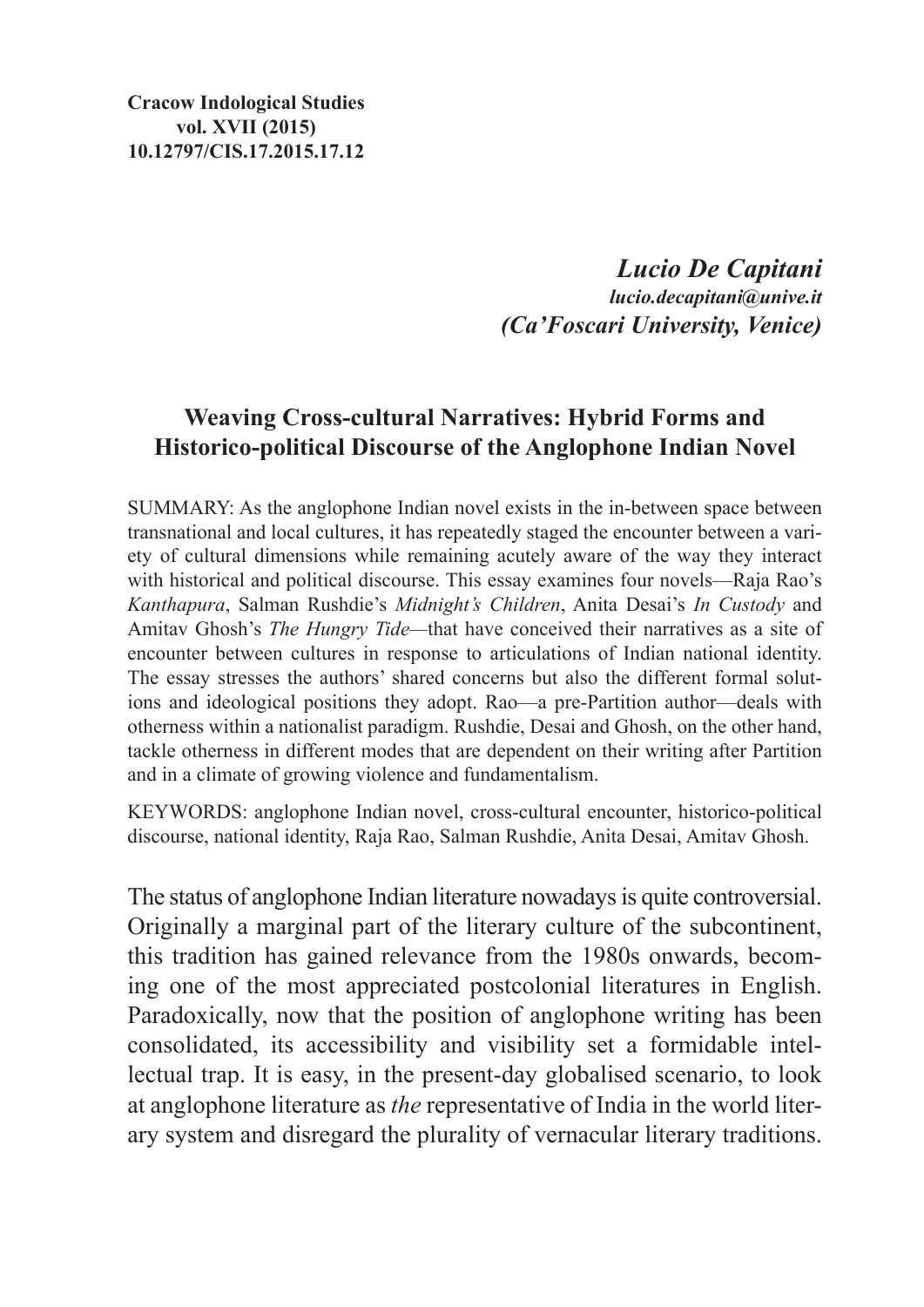Such a conclusion is understandably dangerous, because, as Sharmila Sen argues, 'an English-only reading practice results in a skewed and misleading perception of Indian literary culture' (Sen 2001: 57).

A crucial step to prevent anglophone literature from taking a hegemonic turn is to approach it in terms that are not antagonistic or oppositional towards local literary traditions. One possibility isto focus on how the anglophone novelists have offered us an articulate reflection on the encounter between cultural selves, a consistent hybridization of English with a variety of linguistic others and an inclusive platform for the transmigration of literary forms—in short, how anglophone authors have attempted to promote literature as a site of encounter between cultures. This is a good starting point, as cross-cultural encounters of various kinds are indeed a significant presence in anglophone Indian novels. However, they are hardly a unique characteristic of Indian writing in English, since also vernacular traditions are involved in a process of cross-contamination of literary culture. If the creation of a transnational and transcultural literary space and the staging of cross--cultural encounters are features from which anglophone Indian writing can be fruitfully defined, its distinguishing modes of representation need to be pinpointed more exactly.

It seems to me that the reflections carried out by anglophone authors as regards cross-cultural encounters assume a particular relevance when they are framed by the critical categories of history and nation. Priyamvada Gopal claims that the anglophone Indian novel is'a genre that has been distinguished from its inception by a preoccupation with both history and nation as these come together to shape what political scientist, Sunil Khilnani (1997) terms, after Nehru, "the idea of India"' (Gopal 2009, 5). Gopal's statement can help us define one particularly valuable mode in which anglophone writing approaches the representation of cross-cultural encounters. Possibly due to the fact that anglophone literature in India exists in the in-between space between transnational and local cultures, this tradition has repeatedly staged the encounter between a variety of cultural dimensions while remaining acutely aware of the way they interact with historical and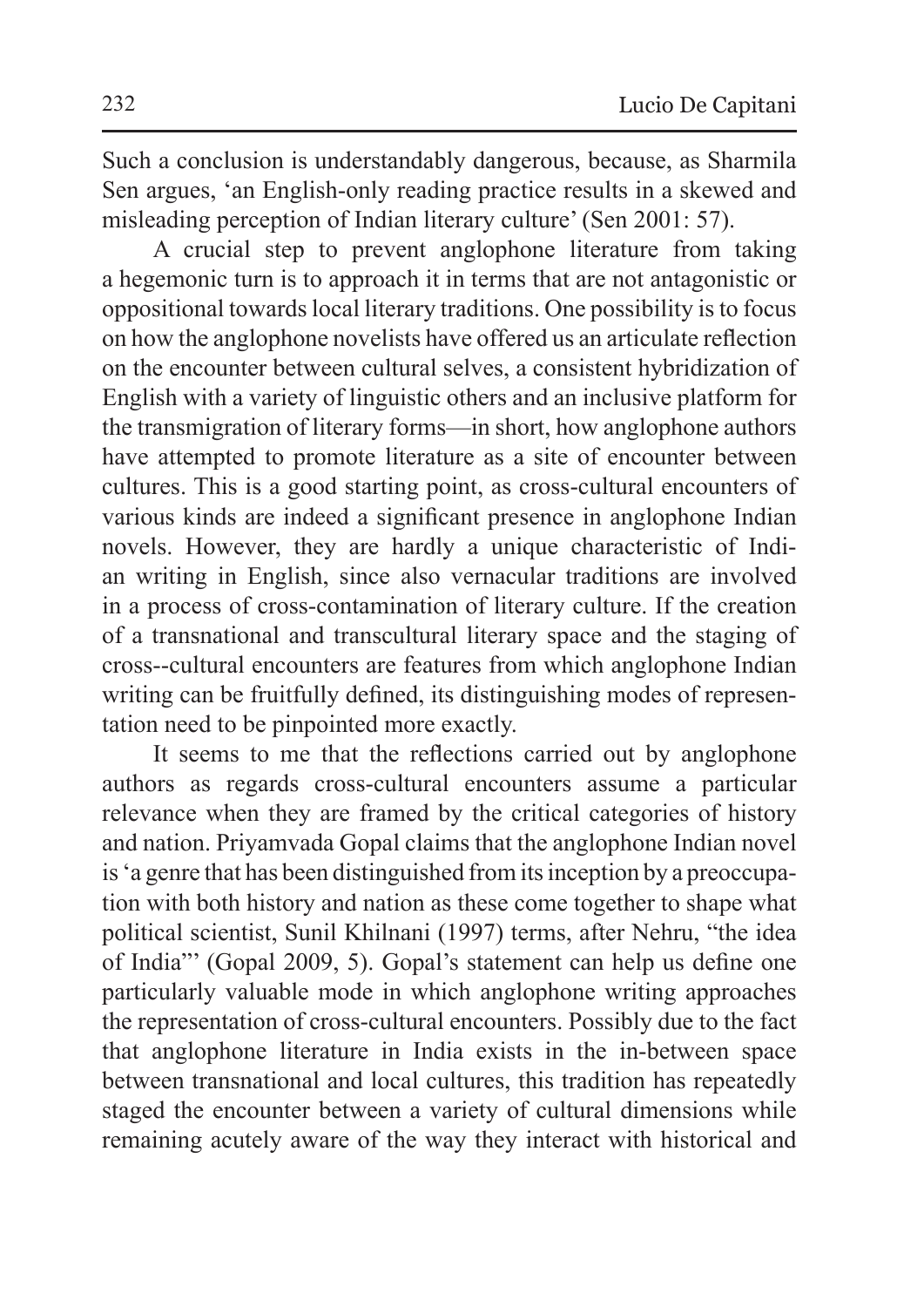political discourse. Consistently, anglophone Indian literature provides some of its best insights when it approaches the way in which cross- -cultural encounters are framed within and by a number of historical and political discourses connected to the definition of Indian national identity—such as those emerging from pre- and post-independence nationalism, Partition or Hindutva.

As a case in point, in this paper I deal with four major works of anglophone Indian literature, ranging from the inception of this tradition in the 1930s to the 2000s: Raja Rao's *Kanthapura*, Salman Rushdie's *Midnight's Children,* Anita Desai's *In Custody*, and Amitav Ghosh's *The Hungry Tide*. On the one hand, all these works foster the role of anglophone literature in the creation of a transnational horizon for literary studies precisely by representing cross-cultural encounters in response to different articulations of Indian identity. On the other hand, this engagement with historical and political discourse ultimately determines a gap between a pre-independence, pre-Partition author like Rao, and later writers such as Rushdie, Desai and Ghosh. The former sees both the multicultural character of India and its interaction with other literary cultures in relation to a nationalist project he embraces. The latter employ more heterogeneous and fragmented conceptions of multiculturalism to counter unitary and often oppressive articulations of Indian identity such as post-independence nationalist and fundamentalist ideologies. All these novels, at any rate, use different formal devices—in terms of language, sources and overall aesthetics—to tackle cross-cultural encounters within their respective historical and political background. My aim is, therefore, to point out both the deep divergences between these four authors and a common thread in their dealing with cross-cultural encounters, history and politics.

After the  $19<sup>th</sup>$  century experiments with writing in English carried out by the *bhadralok* intellectuals of the Bengali Renaissance, anglophone literature in India came powerfully to prominence in the '30s with the work of R.K Narayan, Mulk Raj Anand and Raja Rao. The latter—a philosopher and political activist as well as a writer—is mostly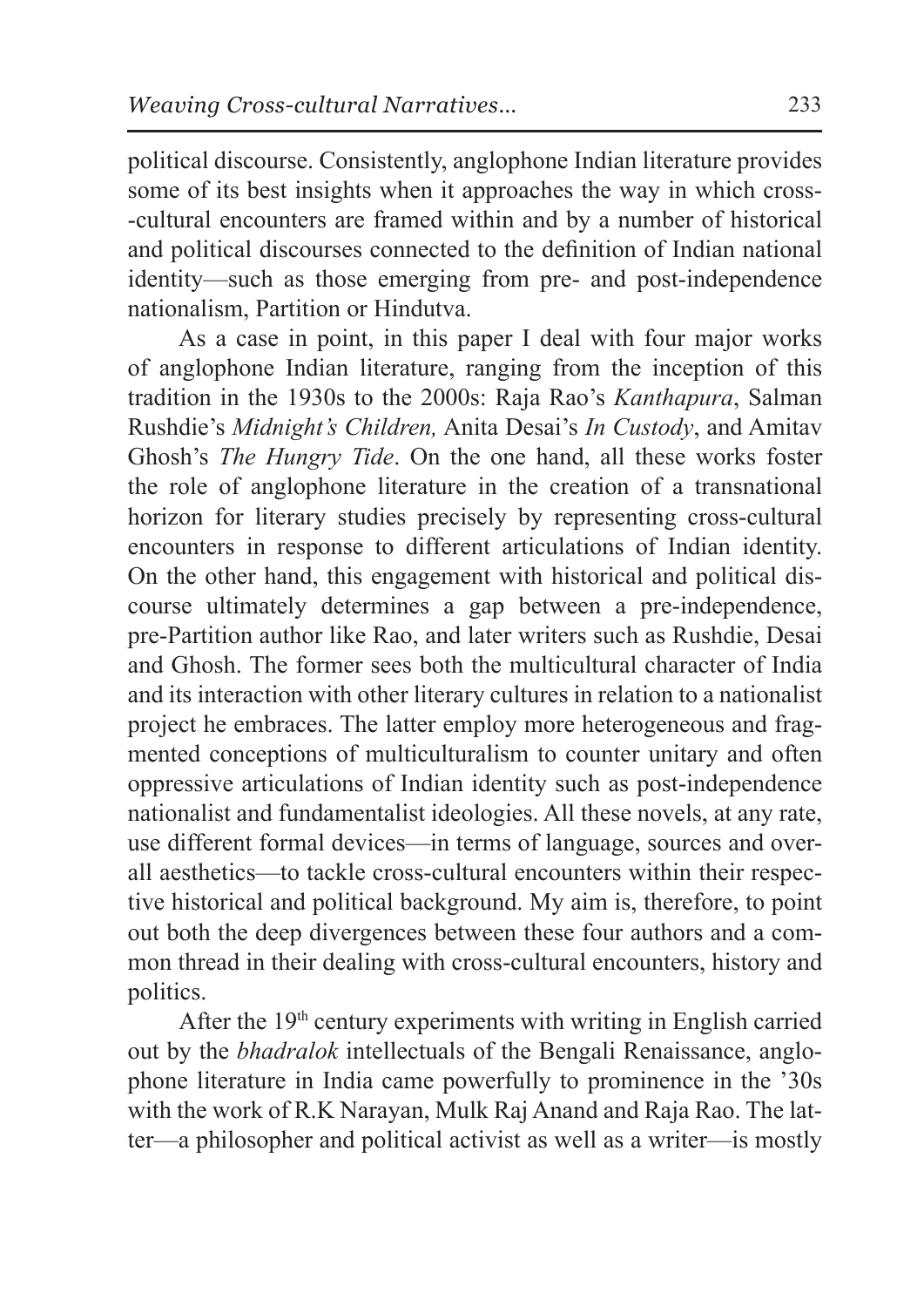known for *Kanthapura* (1938). This novel tells the story of how the eponymous village, a small community in the south of India, is transformed by the arrival of Gandhian ideology, becoming involved into the nationalist struggle. Rao is arguably the first anglophone author that combines an inherently political reflection with the tension towards an explicitly transnational and cross-cultural conception of literature.

Rao's work is conceived as a *sthala-purana*, a local legend taken from a tradition of oral storytelling in which 'the past mingles with the present, the gods mingle with the men' (*Kanthapura*: foreword), narrated by an old Brahman widow, Achakka. History and myth are indeed strongly intertwined in the tale. Gandhi himself, the spiritual and political core of the novel, is presented to villagers and readers alike through a *harikatha*, a religious form of storytelling, in which he is identified as an incarnation of Shiva and compared to young Krishna, set off from an early age to 'fight the enemies of the country' (*Kanthapura* 13).

Just as political and religious discourse overlap in the narration, sothelanguage and style of thenovel are composite. Raotries torepresent 'the tempo of Indian life' infused into 'our English expression' (*Kanthapura*: foreword). The narration is conceived as a never-ending flux of paratactic sentences, constellated by digressions, invocations to the gods and colloquial vocabulary, representing Achakka dignified but distinguishingly oral form of storytelling. Transposing the language of the *sthala-purana* in English, however, has both ethical and epistemological implications. As Rao argues:

One has to convey in a language that is not one's own the spirit that is in one's own. One has to convey the various shades and omissions of a certain thought-movement that looks maltreated in an alien language. I use the word 'alien', yet English is not really an alien language to us. It is the language of our intellectual make-up—like Sanskrit or Persian was before—but not of our emotional make-up. We are all instinctively bilingual, many of us writing in our own language and in English. We cannot write like the English. We should not. We cannot write only as Indians. We have grown to look at the large world as part of us (*Kanthapura*: foreword).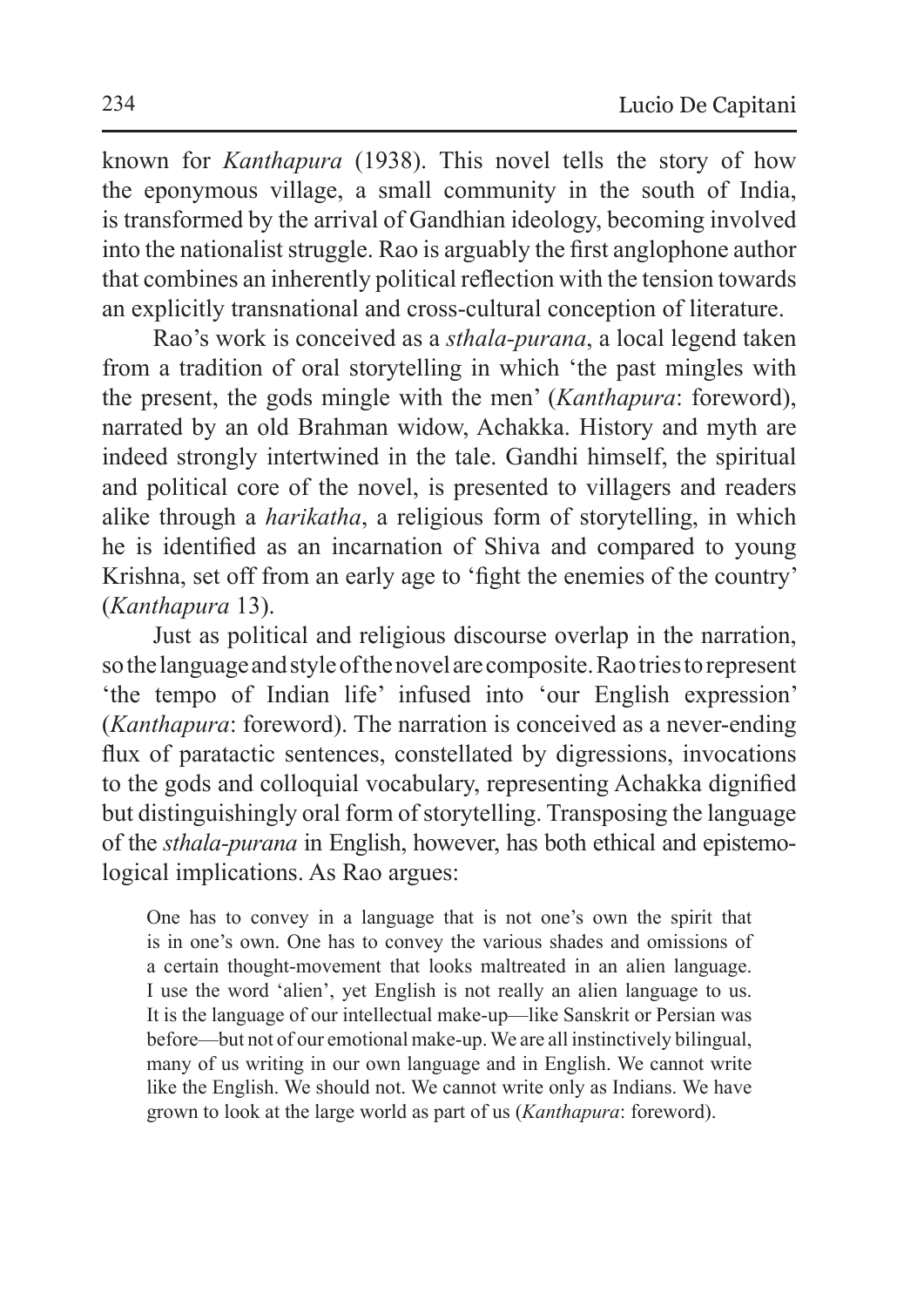Rao defines writing in English as a complex attempt at cultural translation—although mediated by the status of English asthe language of the Indian colonial intelligentsia—decades before Rushdie talked of the postcolonial author as a translated man (Rushdie 2010a: 17). However, such attempt is necessary to claim 'the large world as a part of us'. Anglophone writing, in this sense, is defined as the site of encounter between identity and otherness, while at the same time interacting with a political discourse—Gandhian nationalism—deeply connected to the fashioning of an Indian national identity.

It is congruous with this conception that the structure of *Kanthapura* is imported—or perhaps we should say translated—from a foreign model, the Italian novel *Fontamara* (1933) by Ignazio Silone. Silone's novel tells the tale of the oppressed inhabitants of a village in theAbruzzi countryside—Fontamara—and of their final revolt against the privileged country elites and fascist authorities—a plotline that Rao adapted to the colonial setting. Both novels recount the awakening of political consciousness in the villages, and in both the uprising is inspired by the prophetic vision of a young man—Moorthy in *Kanthapura*, the charismatic but tormented farmer Bernardo Viola in *Fontamara*. Also the outcome of both novels is the same: the village is destroyed by the fascist squads and by the colonial masters respectively, and the memory of the events is preserved by the survivors of the repression—in *Fontamara* the narrators, the counterparts of Rao's Achakka, are the members of a family from the village in exile, who alternate in recollecting the sad tale of the village.

The structural similarities between the two novels draw attention to deeper stylistic and ideological parallelisms. Rao's style is inspired by Silone's use of a narrative voice that reproduces the spoken language, in the attempt to capture a distinguishing local form of storytelling (*Fontamara* 10). The idea of translation was already present in *Fontamara*, this time from the dialect to standard Italian, although Silone sees his Italian as a clumsy and inadequate rendition of dialect's vivacity (*Fontamara* 10), in opposition to Rao's enthusiasm at the chance of transforming the local language into a non-standard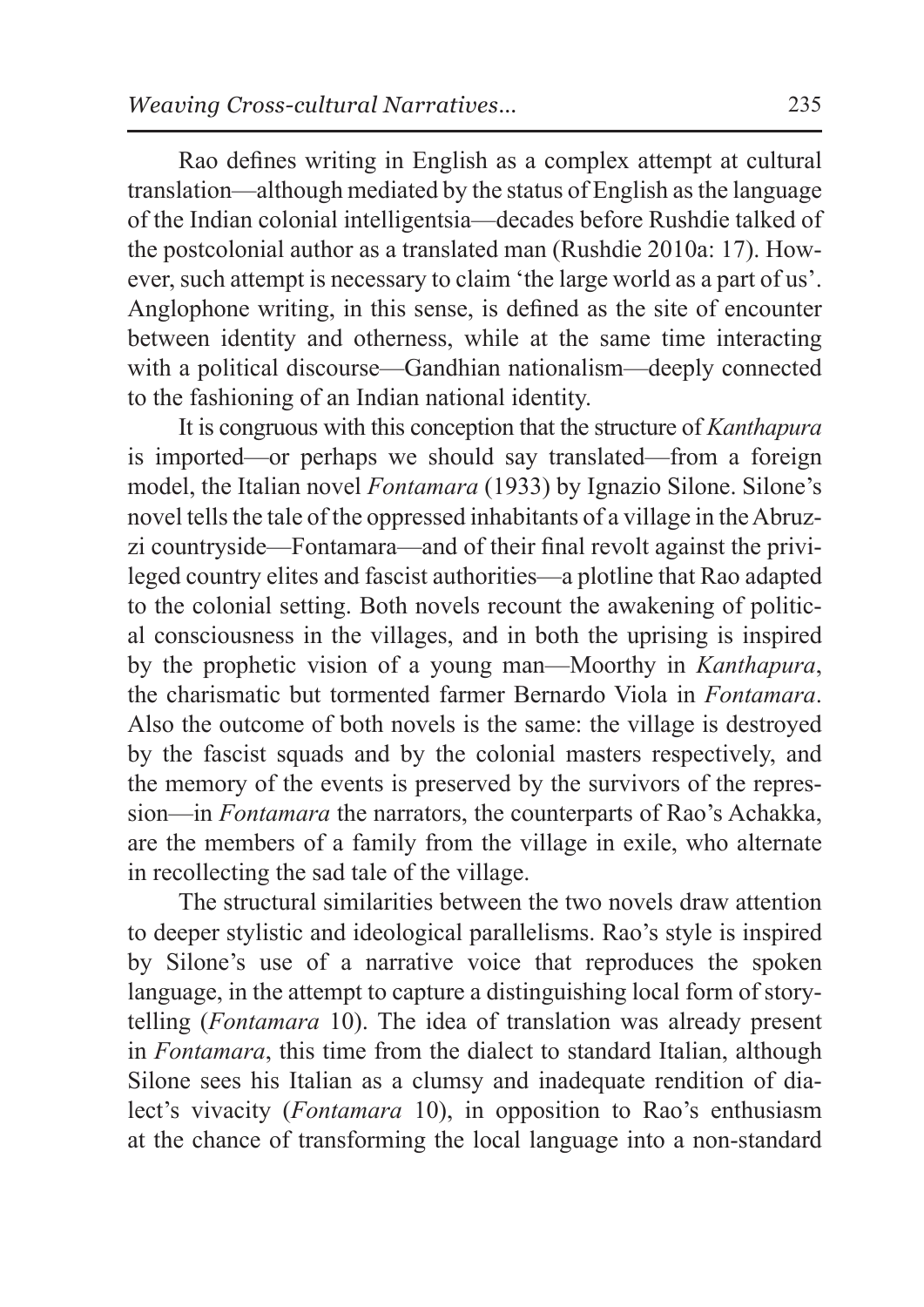English. Lastly, also *Fontamara* is characterized by strong religious overtones that contribute to articulate the discourse of social and political revolution. Silone is clearly a formal and ethical point of reference for Rao, and *Kanthapura*, in this sense, establishes a transnational connection with a foreign reality in the name of social kinship and political justice.

The implications of Rao's nationalist, pre-Partition framework, however, must be taken into consideration. Historically, nationalists of all sorts struggled to portray India as if it were 'an undivided subject, that is, [as if it] possessed a unitary self and a singular will that arose from its essence and was capable of autonomy and sovereignty' (Prakash 1990: 389). Rao consistently portrays a homogeneous, uniform conception of India, conceiving his village as relevant to the whole Indian experience during the freedom struggle, 'a lively community animated by its inner capacity to transform itself in the pursuit of human freedom, and legitimately, *of its country at large*' (Mercanti 2009: 70, emphasis mine). This tension towards unity and totality within a nationalist framework results in an articulation of Indian diversity that is quite different from what we would expect in later anglophone works. Rao's primary concern in terms of encounter with otherness within the Indian space is to discuss and promote the crossing of boundaries between castes—the episode in which Moorthy enters a Dalit household for the first time is one of the defining moments of *Kanthapura*. On the other hand, categories of difference such as language, ethnicity or religion remain largely in the background. Arguably, while caste appears to Rao as an inherently problematic and pressing issue that deserves significant intellectual energies, he has trust in the capacity of nationalist ideology—the expression of 'a unitary self and a singular will'—to harmoniously include the other instances of diversity into the would-be Indian nation.

After the 1930s, anglophone writing temporarily left the stage/disappeared from view, until Salman Rushdie, with *Midnight's Children* (1981), established English as a prominent literary language in India. Rao or the other writers of the '30s were not actual models for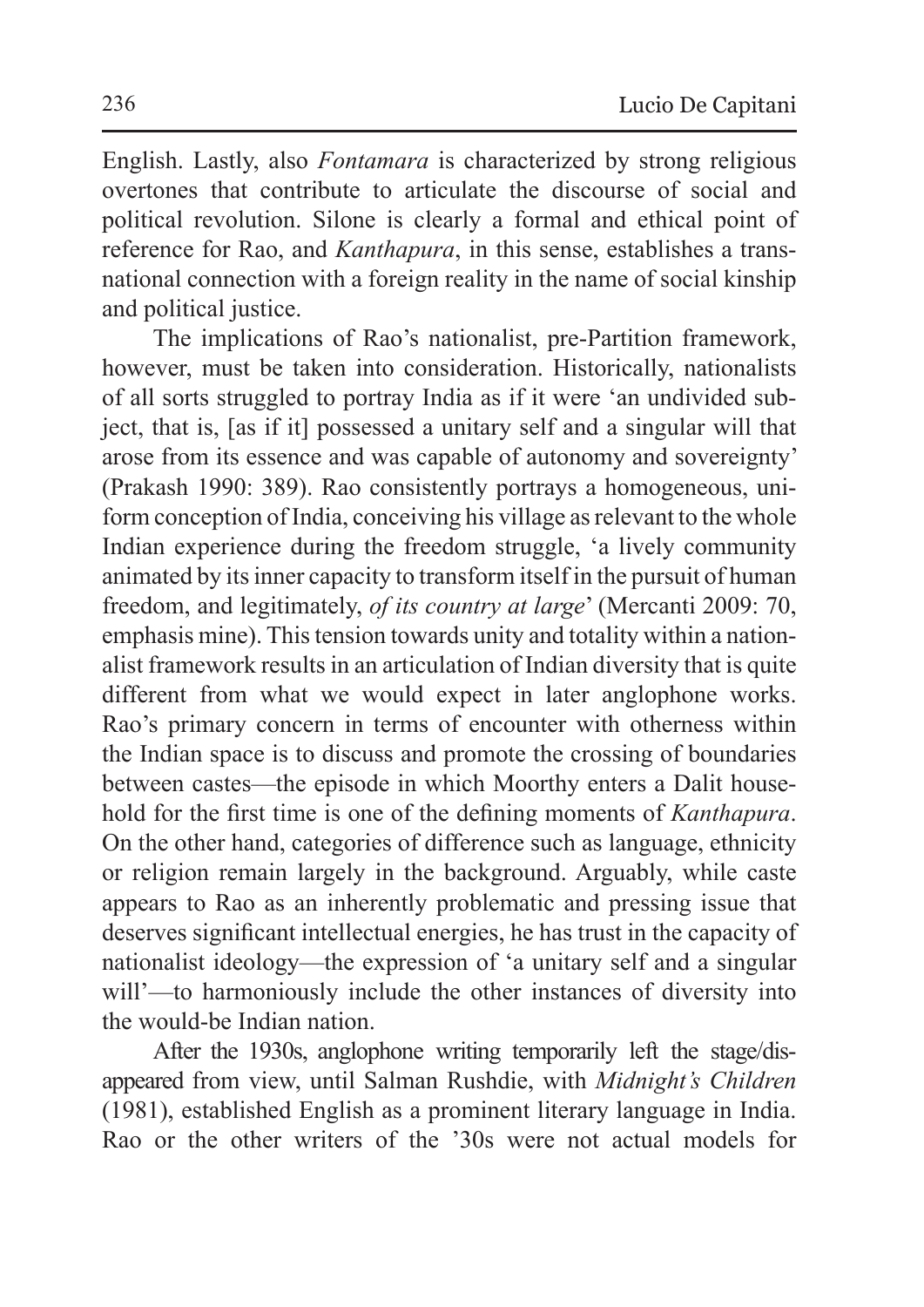the writers of the new literary phase, but an ideal continuity with Rao may be found in the fact that also authors like Rushdie, Anita Desai or Amitav Ghosh voiced the need for the Indian writer in English to open up Indian writing to a cross-cultural and global dimension, and they did so by articulating their works within a political and historical debate focused on national identity. Rao's novel, in this sense, anticipated the concerns of the anglophone writers to come.

However, the perspective adopted by these writers differs radically from Rao's. Instead of the political platform of pre-independence nationalism, which Rao's work supplemented and supported, their understanding of India cannot do without the experience of Partition and the communalisation of Indian politics from the '70s onwards the latter including the Congress party's tendency to embrace majoritarian deviations of his traditional ideology and the rise of the Hindutva movements. In this set of circumstances, cultural otherness—especially if connected with religious and linguistic differences—became a more ambivalent, controversial and at the same time a necessary critical concept. It was not acceptable anymore to assimilate otherness within a universalist nationalist discourse, because such an approach overlapped with the straightforward rejection of otherness and with communal violence. Reflecting on otherness and weaving cross-cultural narratives in all their controversial multiplicity became an ethical as well as political urgency. The literary projects developed by Rushdie, Desai and Ghosh are unified by the lack of stable standpoints from which cross-cultural encounters can be observed, in favour of fragmentation, unsettling intermingling of the self and the other, and epistemological uncertainty in the relationship between the two.

Rushdie's *Midnight's Children* combines the magical realism of Gabriel García Márquez's family saga *One Hundred Years of Solitude*  with the never-ending narrative intricacy of the *Mahabharata* into a postmodern allegory of contemporary India. In the novel, Saleem Sinai, the narrator and protagonist, tells the tale of his family and of his own troubled existence in a bizarre and humorous style. Saleem, born on the stroke of midnight of 15th August 1947, is 'handcuffed'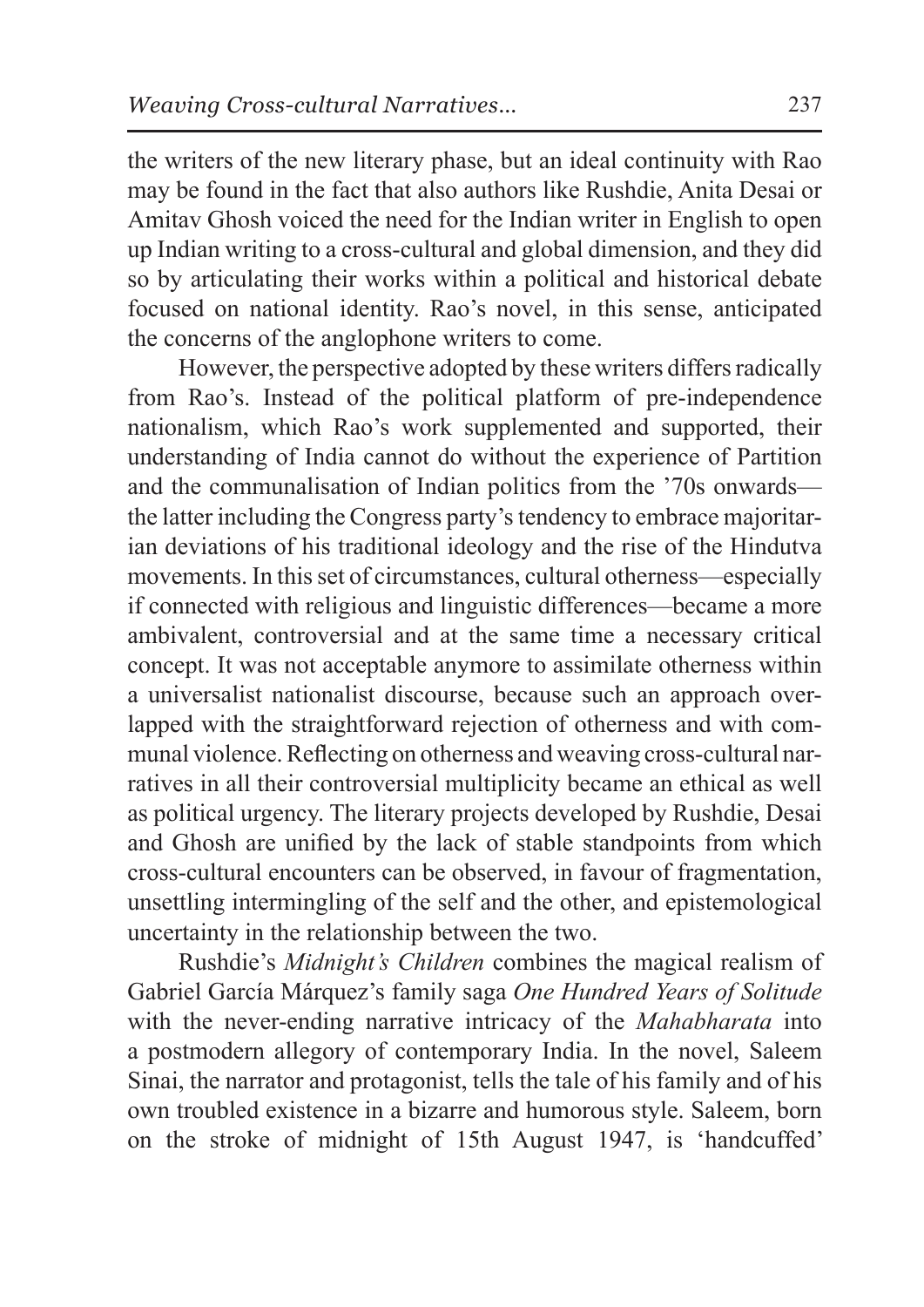(*Midnight's Children* 3) to the history of his country, so that the events of his own life reflect—or, according to Saleem, directly influence the destiny of India as a whole. This connection is demonstrated by Saleem's telepathy, which allows him to communicate with the other Children of Midnight, born within the first hour of independence. The allegorical core of the book is constructed in the midst of countless minor episodes, most of them strange or supernatural, so that the book results in a grand, weird, heterogeneous exploration of the different facets of Indian reality, culture and history.

The novel is at least in part conceived as a protest against Indira Gandhi's Emergency, with Indira herself being represented as the great betrayer of Indian democracy. In this sense, Rushdie's project reacts to the regimentation of cultural otherness implied by nationalist and fundamentalist ideologies by mocking, in a postmodern move, any attempt to reach a satisfying, objective representation of the nation. Saleem can only try to voice an inordinate plurality of stories— 'there are so many stories to tell, too many, such an excess of intertwined lives events miracles places rumors, so dense a commingling of the improbable and the mundane!' (*Midnight's Children* 4)—from his ex-centric and unreliable viewpoint. India as the unified subject of nationalism must face the singularity of everyone's India. Most importantly, this 'excess of intertwined lives' is in no sense an access to some form of truth. In his essay 'Imaginary Homelands', Rushdie comments on the writing process of *Midnight's Children*, stating how the initial 'Proustian ambition' to reclaim his own history as an Indian by 'unlocking the gates of lost time so that the past reappeared as it had actually been, unaffected by the distortions of memory' (Rushdie 2010a: 10) was proved delusional. Rushdie realized that the operation he was undertaking was actually quite different:

What I was actually doing was a novel of memory and about memory, so that my India was just that: 'my' India, a version and no more than one version of all the hundreds of millions possible versions. […] I knew that my India may only have been one to which I […] was, let us say, willing to admit I belonged. (Rushdie 2010a: 10)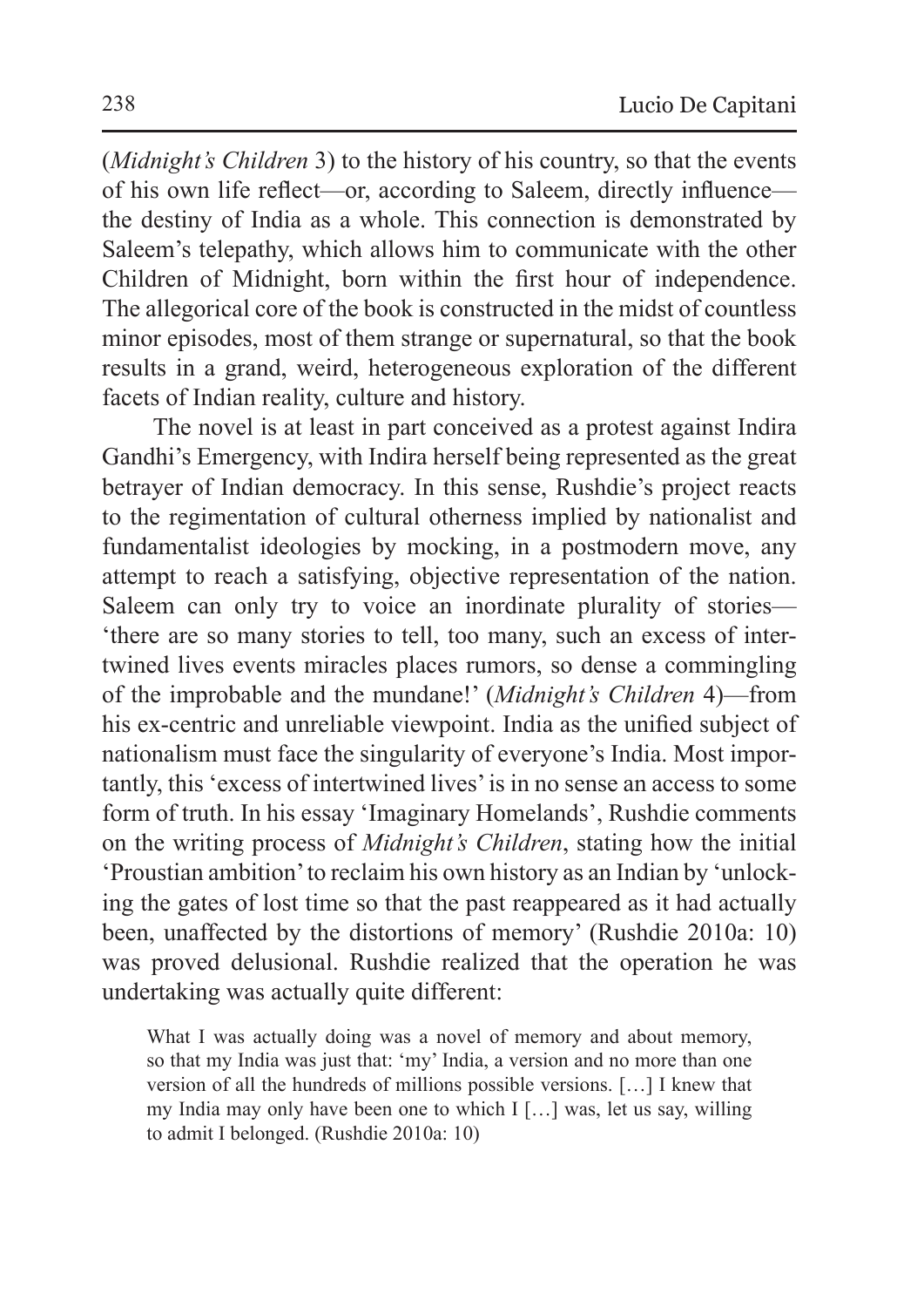Rushdie's national allegory, therefore, admits its partiality, renouncing to the ambition of providing a key to understand Indian reality a failed *Mahabharata*, so to say, whose encyclopaedic vocation is ultimately frustrated—and simultaneously pointing out the partiality of other, similar projects.

Rushdie's language consistently reflects the need to multiply as in an enhanced version of Bakhtin's heteroglossia—the voices inhabiting his fiction. His position on the issue of the language resembles Rao's, as also Rushdie argues for the exploration of the middle ground between cultures precisely through a peculiar use of the English language:

We can't simply use the language in the way the British did; [...] it needs remaking for our own purposes. Those of us who do use English do so in spite of the ambiguity towards it, or perhaps because of that, perhaps because we find in that linguistic struggle a reflection of other struggles taking place in the real world, struggles between the cultures within ourselves and the influences at work upon our societies. (Rushdie 2010a: 17)

Rushdie's English is indeed the depository of multiple cultural, social and linguistic struggles that Saleem's narrative tries to incorporate. One of the central images of the novel—the telepathic Babel playing out in Saleem's head—epitomizes this attempt, with the awareness, however, that the result will ultimately be—to quote once again from Rushdie's essay—a broken mirror, 'some of whose fragments have been irretrievably lost' (Rushdie 2010a: 11).

If Rushdie can be compared to Marquez, Anita Desai has instead placed her work beside modernist authors like Virginia Woolf, James Joyce or T.S. Eliot, focusing her attention on the inner life of her characters and presenting her reader with psychological subtleties, refined imagery and complex narrative structures. In her novels of the '80s, these formal characteristics are embedded within a recognizable political and historical background focused on the status of minorities and minority culture in India, creating a clash between private and public sphere that is at the heart of Desai's political insights. Most notably, *In Custody* (1984) deals with the destitute state of the Urdu language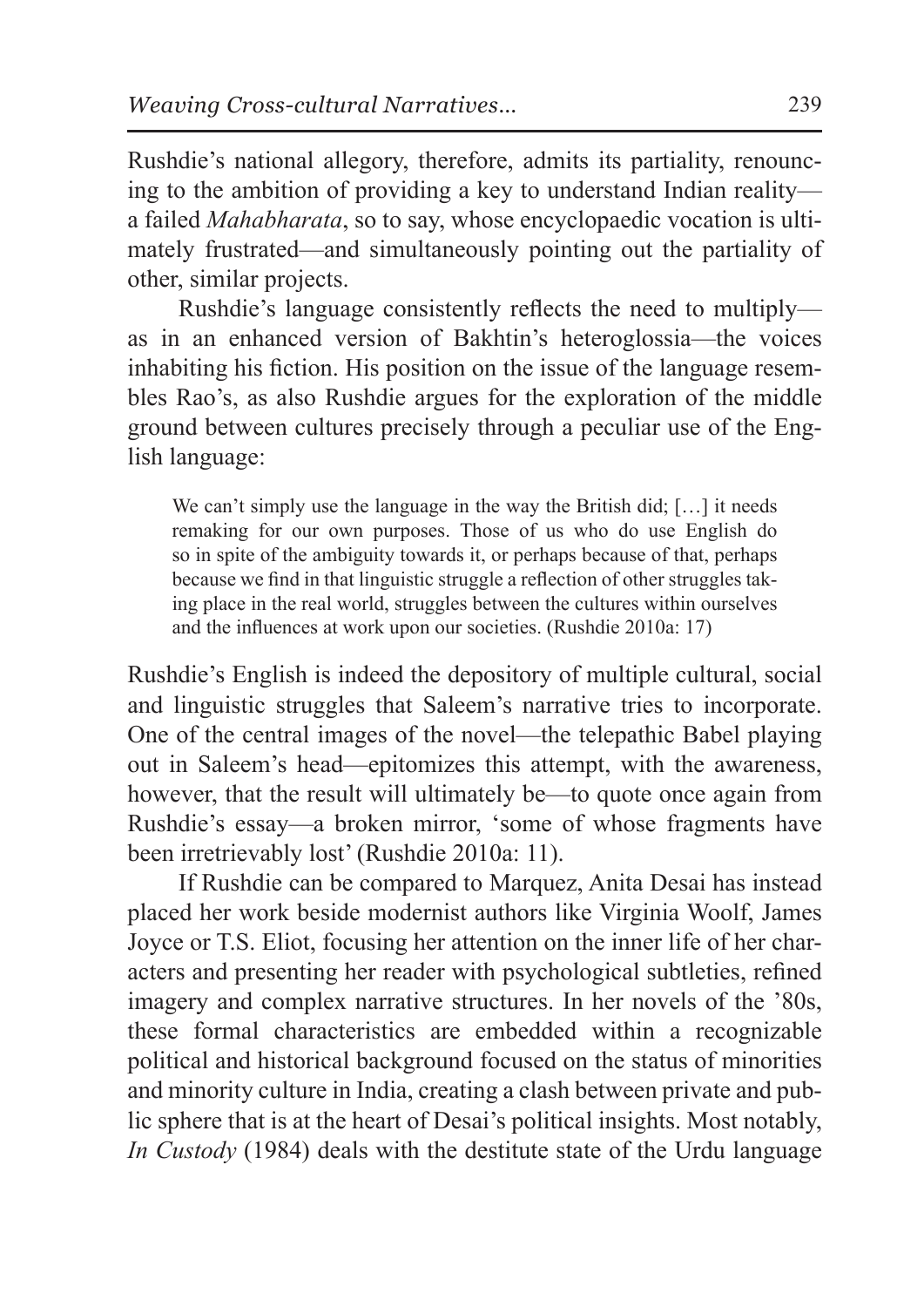in India through the eyes of Deven, a young scholar whose mission is to interview an aging Urdu poet, Nur. Deven teaches Hindi for a living, but in spite of his career and of the fact that he is a Hindu, his only love is Urdu poetry. Through Deven and to an extent Nur, Desai questions the politically and religiously charged Hindi-Urdu conflict and the discourse of chauvinist politics in contemporary India. Desai forces the reader to acknowledge the irreducible singularity of individual existences against the generalisations of collective entities such as religious groups, political organisations and nations. One of Desai's points is that if we look at individuals—those, at least, that have not willingly cleansed themselves from "foreign" corruption—some form of cross-cultural intertwining is the norm, rather than the exception.

If Rushdie works on an explicitly allegorical level, Desai's perspective looks for a political dimension within the idiosyncrasies of individuals. Consistently, while Rushdie's political and cultural agenda is explicitly foregrounded in *Midnight's Children*, *In Custody* is more subtle and indirect, in accordance with Desai's modernist approach. It comes as no surprise that some of the most significant passages of the novel from a political-cultural viewpoint are not explicitly political passages at all. One such passage is the first encounter between Nur and Deven, where the young scholar has to defend himself against the charge of betraying Urdu to teach Hindi. Deven can only tell his personal story:

I studied Urdu, sir, as a boy, in Lucknow. My father, he was a schoolteacher, a scholar, and a lover of Urdu poetry. He taught me the language. But he died. He died and my mother brought me to Delhi to live with her relations here. I was sent to the nearest school, a Hindi-medium school, sir,' Deven stumbled through the explanation. 'I took my degree in Hindi, sir, and now I am temporary lecturer in Lala Ram Lal College at Mirpore. It is my living, sir. You see I am a married man, a family man. But I still remember my lesson in Urdu, how my father taught me, how he used to read poetry to me. If it were not for the need to earn a living, I would – I would –' (*In Custody* 46)

Nur's predictable answer is to mock Deven's attachment to material needs. However, Deven's defence cannot be dismissed so easily. His explanation appears inadequate, but actually offers the reader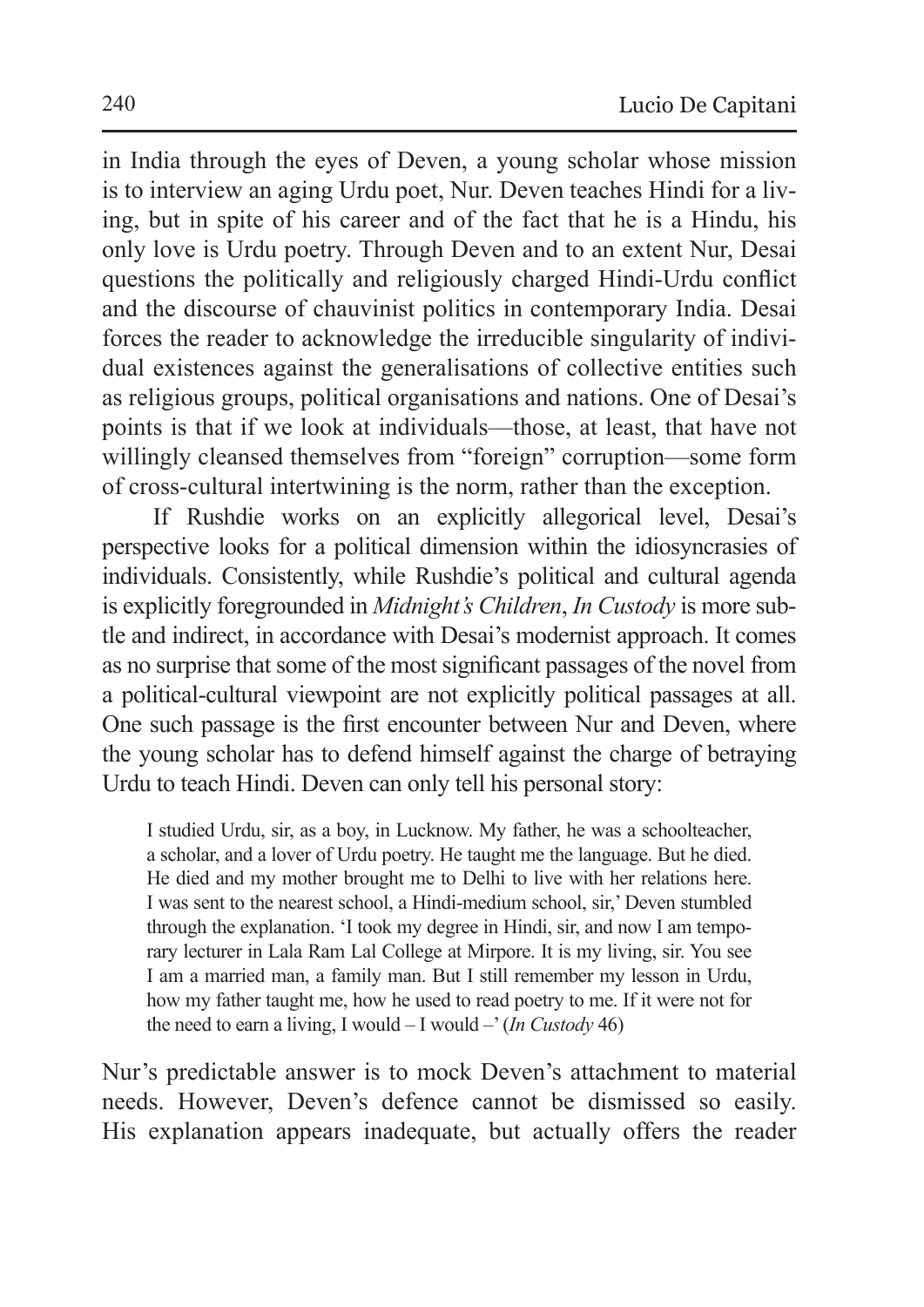the complexity of an individual destiny, opposed to the purity of idealism on which most dichotomies are based. There is a form of modest dignity in his speech—unlike Nur, who interprets the combination of Hindi and Urdu in Deven's life as a betrayal, the reader knows that Deven's love for Urdu is sincere and the fact that he 'remember[s] [his] lesson in Urdu' is absolutely true.

Nur, the poet, is mostly depicted as a decadent character, whose position on the Hindi-Urdu question is a nostalgic remembrance of the glorious times of his language and an utter spite of Hindi. However, on some occasions, he too is able to problematize the historical positioning of Urdu, suggesting a more dynamic view of culture. When, at a certain point, he starts rambling on his favourite biryani, he voices a subterranean form of wisdom, for the recipe is inextricably connected with the peculiar history of the cook:

There is a man, a refugee from Peshawar, at the back of the Mosque, who makes [biryani] the way I like—with real saffron, the kind that gives rice not only colour but fragrance as well, and of course the rice must be the long fine kind from Dehra Dun. Do you know, he left Peshawar and came here because he could no longer get that kind of rice there? He said he couldn't make his biryani without it so he came and settled down here. (*In Custody* 175)

The two toponyms presented in Nur's story—Peshawar and Dehra Dun—suggest a very specific personal history of migration connected to the disruptions of Partition. As Claire Omhovère states,

the city of Peshawar in today's Northwest Pakistan is a location that obliquely refers to the period preceding Partition when rice grown in Uttar Pradesh was still available in the regions turned over to the Muslim state after 1947. […] The cook's gastronomic exile is significant insofar as it runs counter to the flow of Muslims who left India that same year to settle in 'the Land of the Pure'. Contrary to them, this refugee opted for the profane rather than for the sacred (Omhovère 2009: 111).

The tale highlights the possibility of personal choices as a form of resistance against cultural imposition and impoverishment. Instead of adapting his recipe to the mutated condition of history, the cook decides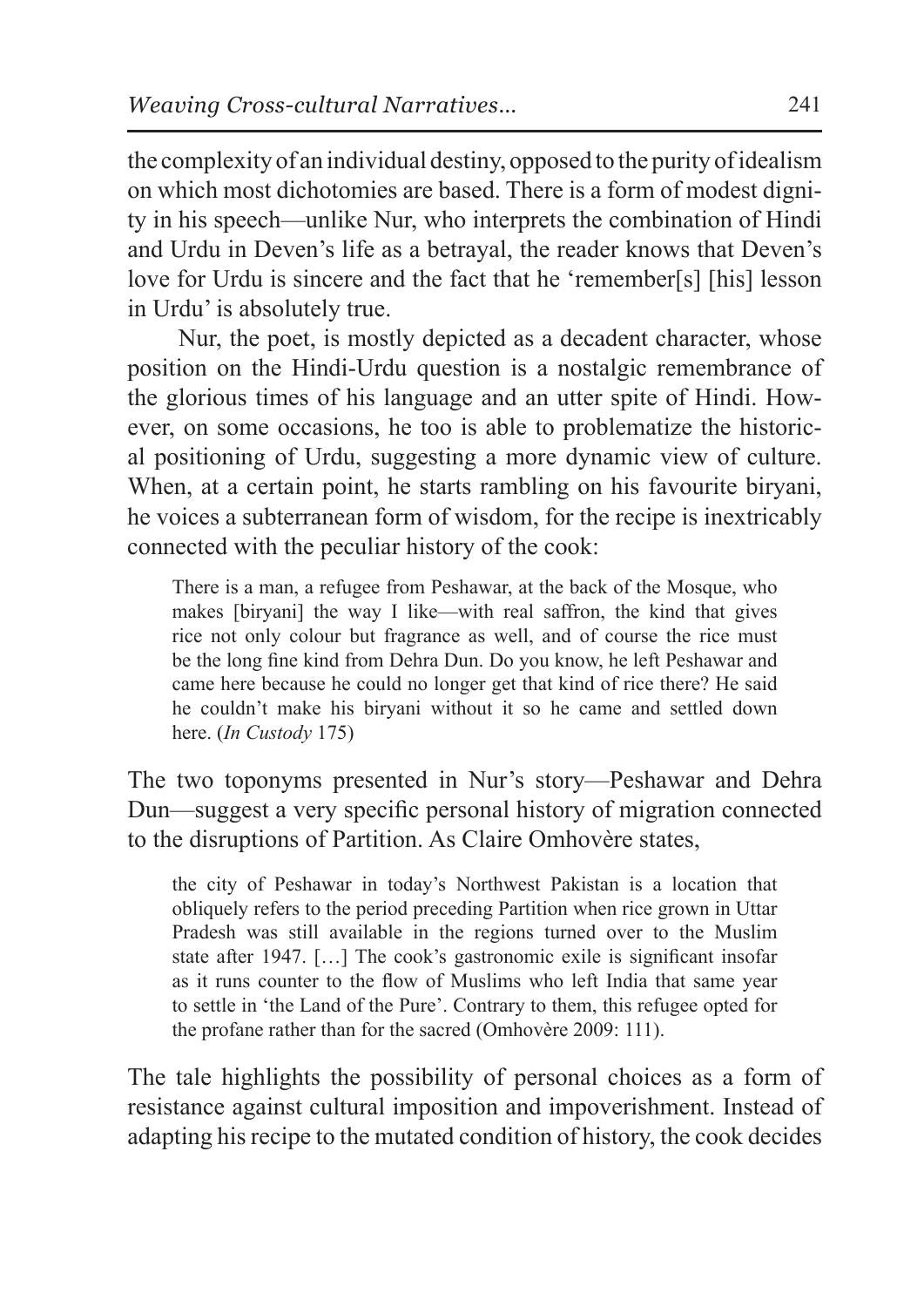to migrate to Delhi, ignoring the call of religion and answering that of gastronomic—and artistic—integrity.

Biryani is one of the tastiest examples of the syncretism of the Mughal culture. Its origin lays in the encounter between Persian and Hindustani cuisine, when 'the delicately flavoured Persian pilau met the pungent and spicy rice dishes of Hindustan to create the classic Mughalai dish, biryani' (Collingham 2006: 27). Nur, insisting on that particular dish, describes a cultural object that is sensuous and syncretic and that cannot preserve its unique, peculiar and seductive flavour if it is cut off from the regional sources of its diverse ingredients. Needless to say, he creates a metaphor for Urdu culture, which is, therefore, defined in a much more lively, transnational and secular fashion than in the rest of the novel.

Between Rushdie's allegorical enterprise and Desai's modernist focus on the individual, a third, different way to tackle the issue of the cross-cultural encounter is represented by Amitav Ghosh's research novel. One of the recurring aspects in his diversified production is the interest for suppressed histories that official historiography has discarded, 'the little stories of personal lives supplementing as well as giving the lie to official facts' (Roy 2000: 44). The majority of Ghosh's novels start from extensive historical and anthropological research, which he shapes into fictional form though a disciplined use of poetic imagination that integrates incomplete and silenced historical data, in order to reconstruct transnational and cross-cultural networks. If, on the one hand, this operation of discovery represents by itself a political stance against official historical discourse, equally relevant is Ghosh's problematising the possibility of the knowledge of cultural otherness. One of Ghosh's most significant works in this sense is *The Hungry Tide*, published in 2004 and set in the Sundarbans, the labyrinthine archipelago of mangrove forests located at the delta of the Ganges.

The narration is focused on three characters: Piya, an American cetologist of Indian heritage coming in the Sundarbans to study the river dolphin known as *orcaella brevirostris*; Kanai, a Kolkata businessman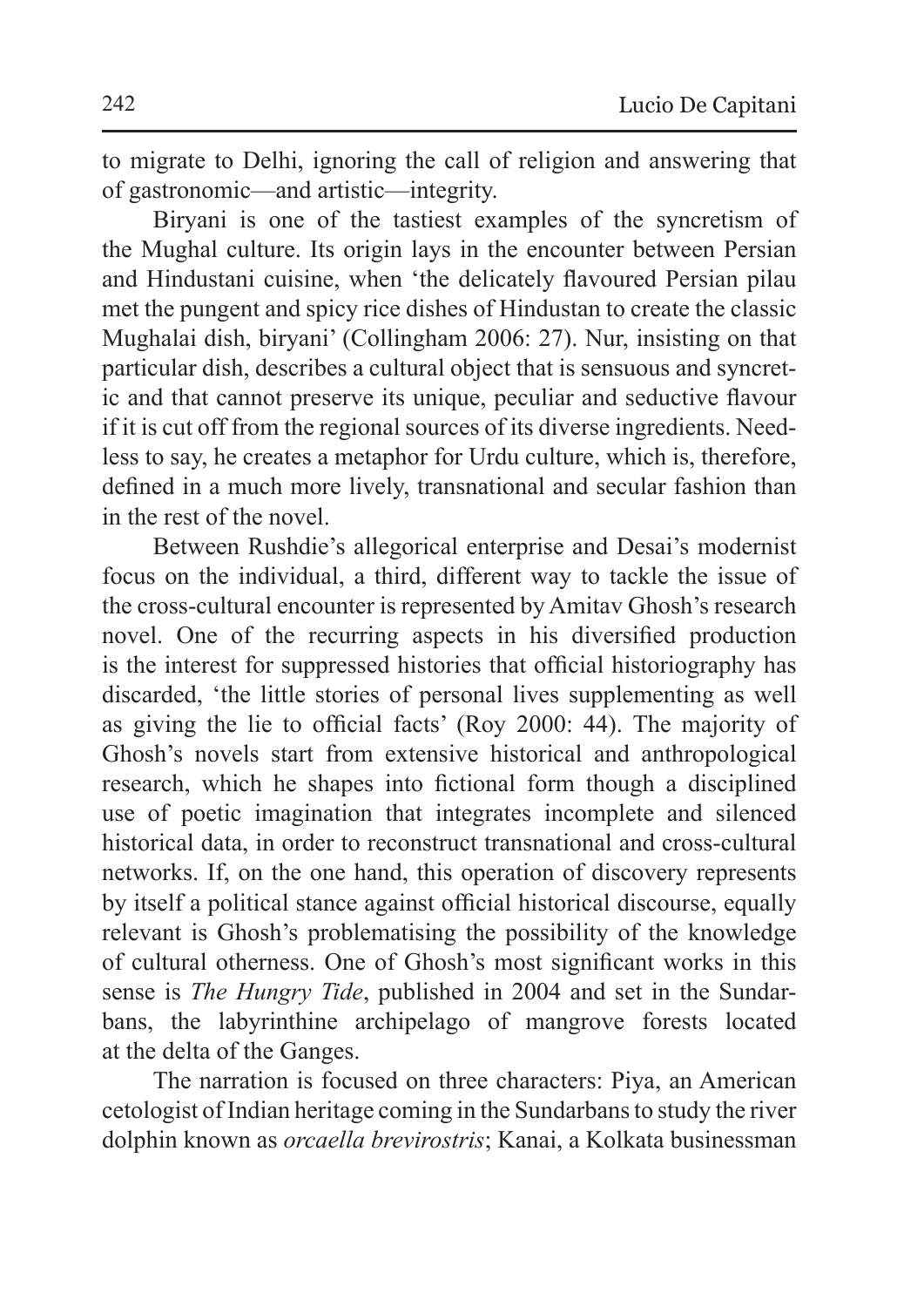and translator who comes in the region in response to a request of his aunt Nilima; and Nirmal, Kanai's uncle and Nilima's husband, whose diary, read by Kanai, reveals the half-forgotten story of a massacre perpetrated against political refugees by the government forces. The destiny of these characters will be entangled with that of a local fisherman, Fokir. As is typical of Ghosh's later works, the amount of factual knowledge condensed in fictional form is considerable: as we read on, we discover information about the local folklore and fishing techniques; about the history of the region, from the first attempts of the British to establish settlements in the area to the recent tensions between the postcolonial government and the inhabitants; and about its flora, fauna and climate.

*The Hungry Tide*, however, does not explore the Sundarbans in an unproblematic fashion, but benefits from a refined epistemological framework in its approach to cultural otherness, and is in this sense themost subtle of the four novels discussed in this paper. Ghosh employs a number of strategies to prevent his representation to take any kind of hegemonic turn. Most notably, as Alessandro Vescovi states, all of the main viewpoints of the narration are informed 'outsider' perspectives—knowledgeable, easier to grasp for the metropolitan reader, but inevitably partial (Vescovi 2011: 89). Every character is able to provide some specific insight: Piya brings her understanding of the ecosystem, Kanai his linguistic expertise, Nirmal his political and poetic wisdom (Vescovi 2011: 93). Shifting throughout the different perspectives, the reader is able to acquire a diversified knowledge of the Sundarbans, but the fragmented mode in which information is acquired points out that no ultimate representation can be claimed—the reader's knowledge remains, as for the characters, incomplete.

Most importantly, there is no attempt to provide the reader with the inner voice of the subaltern. Fokir, the fisherman, is largely an impenetrable figure, separated by the point-of-view characters either by the language or by class and caste, representing the other we cannot fully understand. However, differently from other works that use the trope of an unknowable other—*Heart of Darkness* comes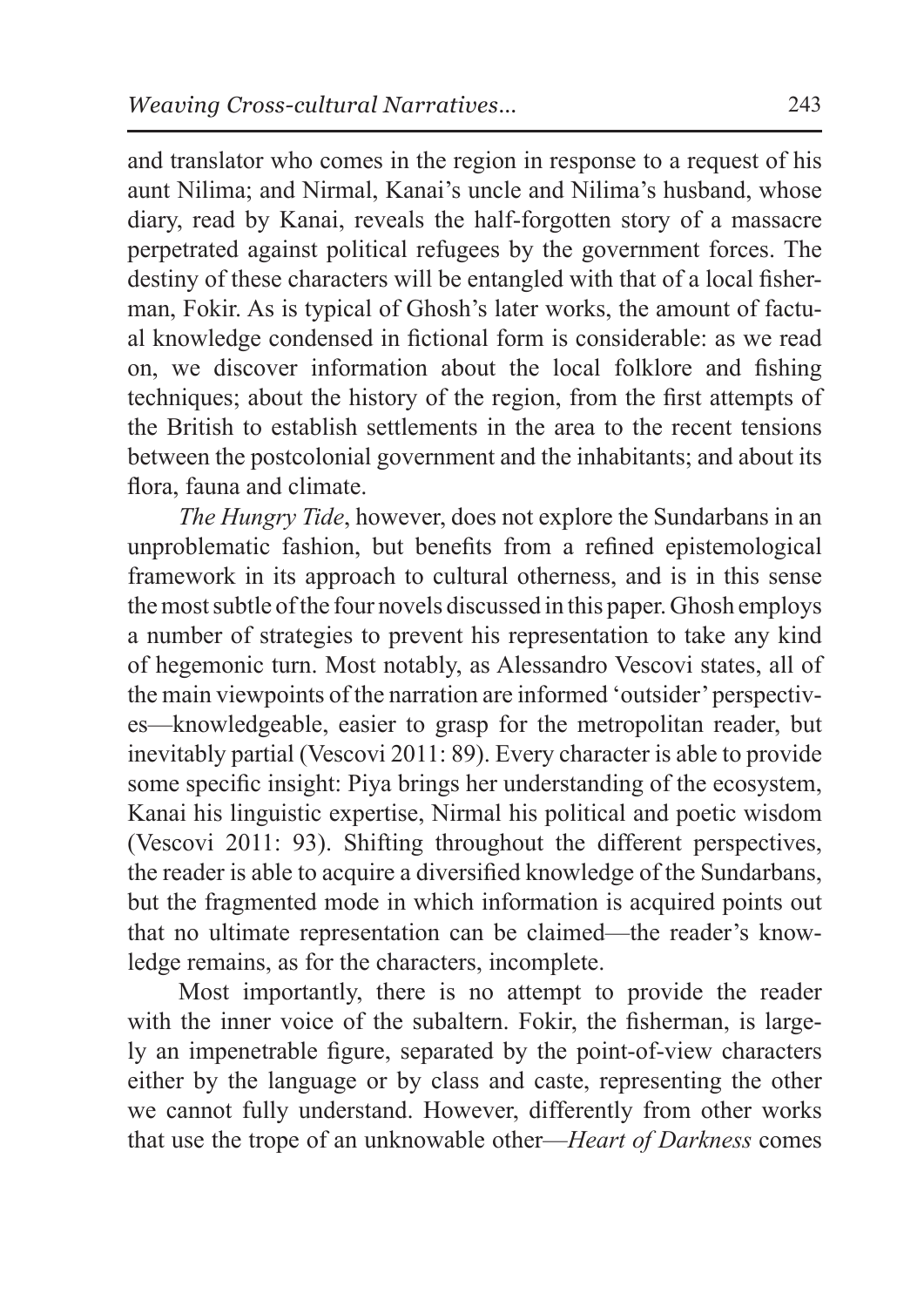to mind—the fact that the gap between other and self is not entirely bridgeable does not prevent Ghosh and his characters to reach out for otherness. Ghosh's aim is to embrace as much as possible the world of the Sundarbans, even though the awareness at the core of the novel is that the knowledge of the other is not a fully feasible enterprise it is something the complexity of which one can only grasp in bit and pieces.

Ghosh's caution is reminiscent of the epistemological framework of contemporary anthropology, which is hardly surprising considering Ghosh's anthropological training and the ethnographic vocation of *The Hungry Tide*. In particular, his representation strategy in this specific novel may be juxtaposed with Clifford Geertz's understanding of anthropological descriptions. Geertz argues that anthropological descriptions must be actor-oriented, namely 'cast in terms of the constructions we imagine [natives] to place upon what they live through'; that, however, does not mean that they are actually 'part of the reality they are ostensibly describing' (Geertz 2000: 15), as they are ultimately a product of the anthropologists themselves. The gap between the imaginative world of natives and the anthropologist's rendition in textual form is vast, but, at the same time, Geertz states that 'we [anthropologists] are not […] seeking either to become natives […] or to mimic them. […] We are seeking, in the widened sense of the term in which it encompasses very much more than talk, to converse with them […]' (Geertz 2000: 13). Ghosh's narrative structure suggests a similar standpoint: it constantly reminds the reader that the narrative voice is not, at no point, that of the natives, thus preventing an assimilating move that an "internal" description may imply, but simultaneously attempts in as many possible directions to explore the Sundarbans and establish a contact with its inhabitants—in Geertz's words, to converse with them. This move, of course, is deliberately at odds with the authoritarian and oppressive practices of official policies.

Ghosh's complex epistemology of the cultural encounter is further enriched by the fact that he tends to focus on areas and cultural networks characterized by syncretism and hybridity. The Sundarbans are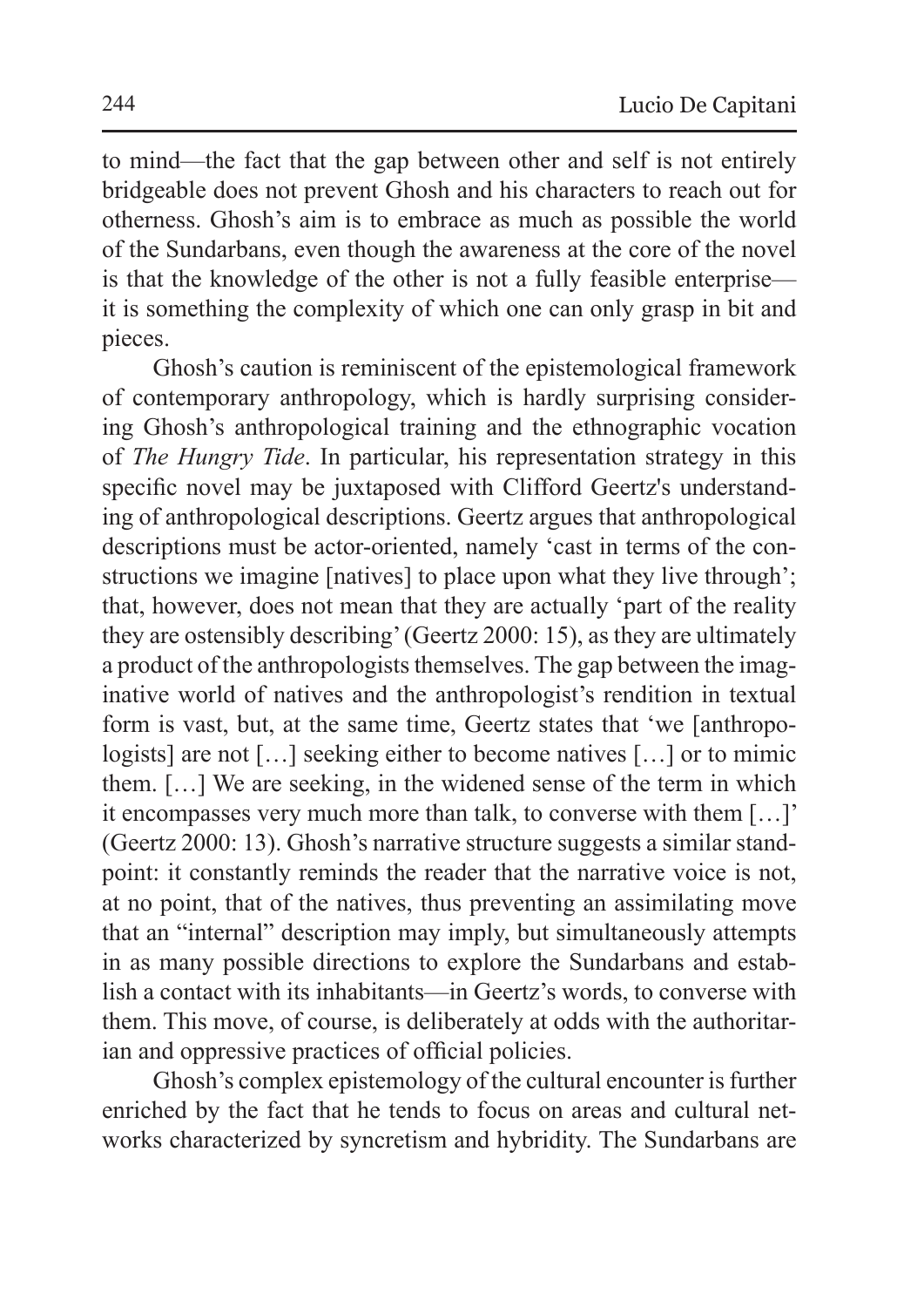no exception. The symbol of this hybridity is *The Glory of Bon Bibi*, the poem that tells the tale of the local forest goddess. The poem is written in a mixture of languages, mirroring the Indo-Arabic origins of the goddess herself. When Nirmal, in his diary, reports to have listened to the boatman Horen chanting a part of the poem, he describes it as 'a strange variety of Bangla, deeply interpenetrated by Arabic and Persian' (*The Hungry Tide* 246). He concludes that such a poem is not, after all, a surprising presence in a region whose mudbanks 'are shaped not only by the rivers of slit, but also by the rivers of language: Bengali, English, Arabic, Hindi, Arakanese and who knows what else?' (*The Hungry Tide* 247).

Ghosh superimposes another, seemingly anomalous presence to the inherent hybridity of the Sundarbans: the *Duino Elegies* by Reiner Maria Rilke. Nirmal uses Rilke's verses—in English translation to describe the reality of the Sundarbans, establishing an unexpected bridge between distant worlds. An example is the stanza he quotes when he states that it is the ebb-tide that is viewed as the bringer of life in the region, because it signals the end of the flood and allows the previously submerged mangroves to grow:

We, who have always thought of joy as rising […] feel the emotion that almost amazes us when a happy thing falls*.* (*The Hungry Tide 8*)

A few verses from a German poet are able to capture one essential feature of the Sundarbans life: the relief and joy brought by the lowering tide. It is clearly, once again, a voice that cannot profess any internal understanding of the native's point of view, but that is still able to provide valuable insight of the world it is brought in contact with. Paired with Bon Bibi's Indo-Arabic narrative, these poetic moments suggest a vision of culture that generates vital and significant experiences within a collective or individual encounter with otherness. In spite of a political and historical discourse that decrees the lack of relevance of such local worlds, and therefore connives with the plight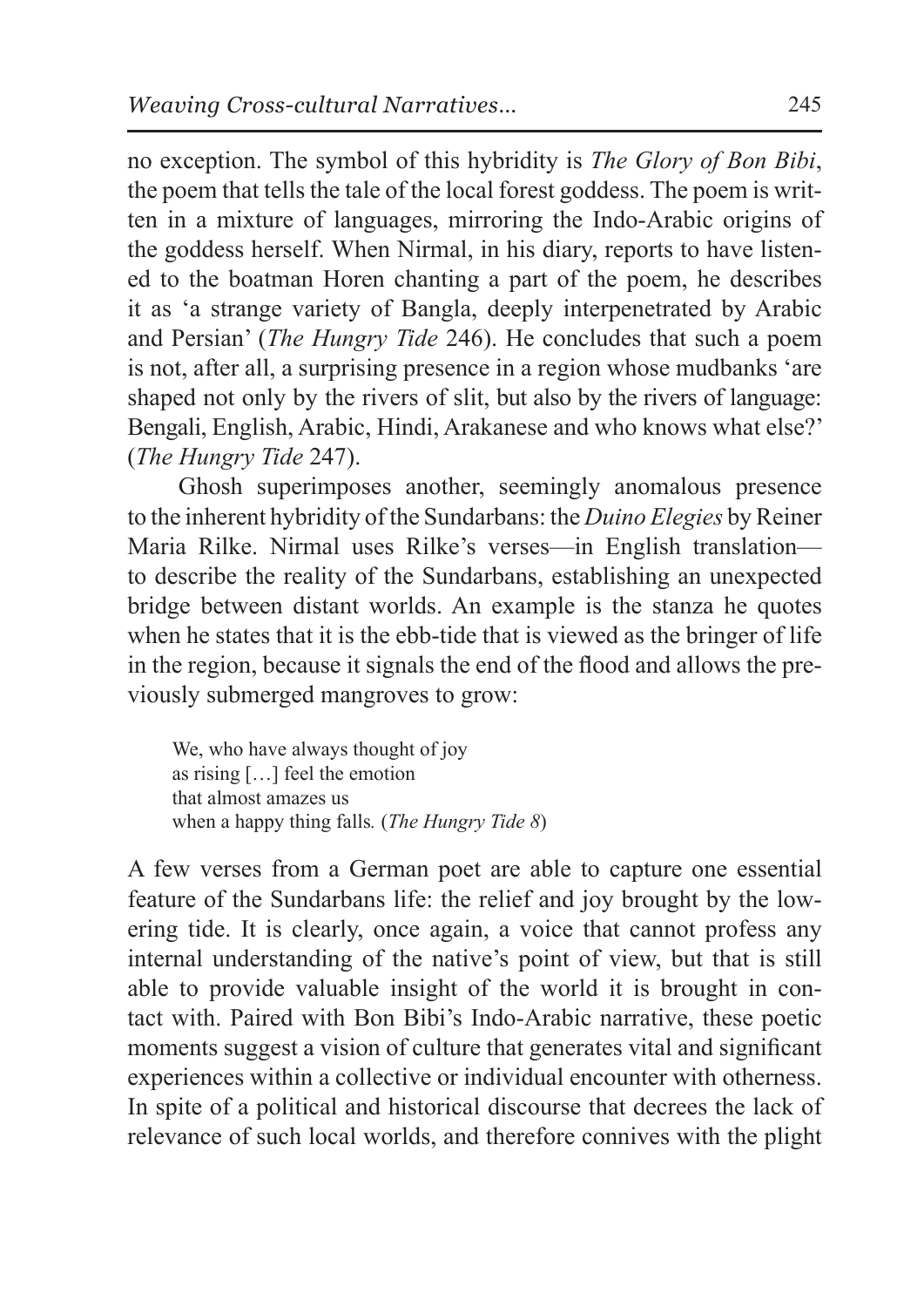of their inhabitants, Ghosh allows the Sundarbans to claim their place within a global network of exchanges.

*The Hungry Tide* embodies possibly in the most complex way the twin preoccupation at the core of anglophone Indian writing—for cross-cultural encounters on the one hand, and their framing in a political discourse on the other—that I have tried to sketch in this essay. This concern results in a tension towards a critical cosmopolitism that has consistently reflected on and creatively employed the intermingling of cultures, languages and literary traditions of South Asia as a way to intervene in a political and cultural debate with the "idea of India" at its core. In this sense, the experiments carried out in these novels seem to me increasingly valuable as the perspective in literary studies gradually shifts from the national to the global. If we are to deal, in David Damrosch's words, with an 'unprecedented, even vertiginous variety of authors and countries' (Damrosch 2014: 1) that emerge from the world literary system today, anglophone literature offers excellent starting point. This tradition has always hung in balance between English and vernacular languages, between a global and local understanding of reality, between Indian and non-Indian esthetical possibilities, and, most importantly, has systematically tried to find a place for crosscultural encounters within the Indian political space. Anglophone Indian writing does not represent a new pan-Indian canon, but, as Rao suggested, can help us to start looking at the large world as a part of us.

## **Bibliography:**

- Collingham, L. 2006. *Curry: A Tale of Cooks and Conquerors*. Oxford: Oxford University Press.
- Damrosch, D. 2014. Introduction. World Literature in Theory and Practice. In: *World Literature in Theory*, 1–21. Chichester, West Sussex: Wiley Blackwell.

Desai, A. 2007. *In Custody*. New Delhi: Random House India.

Geertz, C. 2000. *The Interpretation of Cultures*. New York: Basic Books.